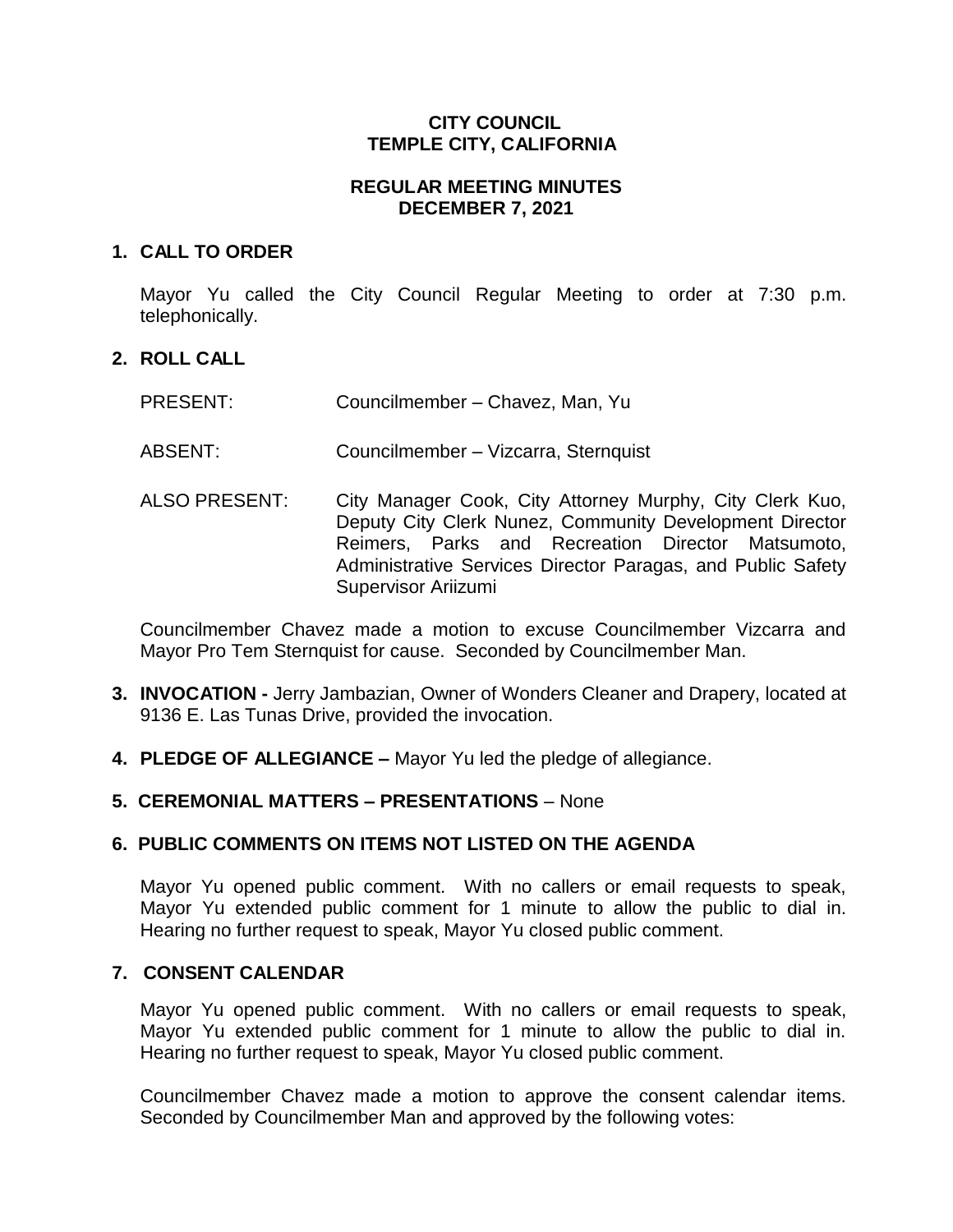City Council Minutes December 7, 2021 Page 2 of 7

> AYES: Councilmember – Chavez, Man, Yu NOES: Councilmember – None ABSENT: Councilmember – Vizcarra, Sternquist ABSTAINED: Councilmember – None

#### [A. APPROVAL OF MINUTES](https://www.ci.temple-city.ca.us/DocumentCenter/View/17059/7A_CCM---2021-11-16)

The City Council is requested to review and approve the Minutes of the Regular City Council Meeting of November 16, 2021.

Action: Approved.

#### B. [PLANNING COMMISSION ACTIONS](https://www.ci.temple-city.ca.us/DocumentCenter/View/17060/7B_7B_PC-Actions---from-2021-11-9)

The City Council is requested to receive and file the actions of the Planning Commission Regular Meeting of November 9, 2021.

Action: Received and filed.

C. [MASTER AGREEMENT ADMINISTERING AGENCY-STATE AGREEMENT FOR](https://www.ci.temple-city.ca.us/DocumentCenter/View/17061/7C_LRSP-Agreement---Staff-Report_Final-w-SP-Edits-Accepted-w-attachments)  [STATE-FUNDED PROJECTS NO. 07-5365S21 BETWEEN CALTRANS AND THE](https://www.ci.temple-city.ca.us/DocumentCenter/View/17061/7C_LRSP-Agreement---Staff-Report_Final-w-SP-Edits-Accepted-w-attachments)  [CITY OF TEMPLE CITY FOR THE LOCAL ROAD SAFETY PLAN \(LRSP\) AND](https://www.ci.temple-city.ca.us/DocumentCenter/View/17061/7C_LRSP-Agreement---Staff-Report_Final-w-SP-Edits-Accepted-w-attachments)  [PROGRAM SUPPLEMENT NO. W48 BETWEEN CALTRANS AND THE CITY OF](https://www.ci.temple-city.ca.us/DocumentCenter/View/17061/7C_LRSP-Agreement---Staff-Report_Final-w-SP-Edits-Accepted-w-attachments)  [TEMPLE CITY](https://www.ci.temple-city.ca.us/DocumentCenter/View/17061/7C_LRSP-Agreement---Staff-Report_Final-w-SP-Edits-Accepted-w-attachments)

The execution of the Master Agreement and Supplemental Agreement will secure adequate state funds for preparation of the City's Local Road Safety Plan (LRSP).

Action: Adopted Resolution No. 21-5570 approving and authorizing execution of Master Agreement Administering Agency-State Agreement for State Funded Projects No. 07-5365S21 and Program Supplement No. W48 between Caltrans and the City of Temple City for the Local Road Safety Plan (LRSP).

#### D. [REQUEST FROM THE TEMPLE CITY CAMELLIA FESTIVAL FOR SUPPORT](https://www.ci.temple-city.ca.us/DocumentCenter/View/17062/7D_Camellia-Festival_Staff-Report_final-w-attachment)  [AND AUTHORIZATION FOR USE OF STREETS AND FACILITIES FOR THE](https://www.ci.temple-city.ca.us/DocumentCenter/View/17062/7D_Camellia-Festival_Staff-Report_final-w-attachment)  [2022 CAMELLIA FESTIVAL](https://www.ci.temple-city.ca.us/DocumentCenter/View/17062/7D_Camellia-Festival_Staff-Report_final-w-attachment)

The City Council is requested to review and approve the requests from the Temple City Camellia Festival for the Festival in 2022.

Action:

1. Authorized use of City owned facilities, as identified in the attached letter from the Camellia Festival to the City Manager (Attachment "A");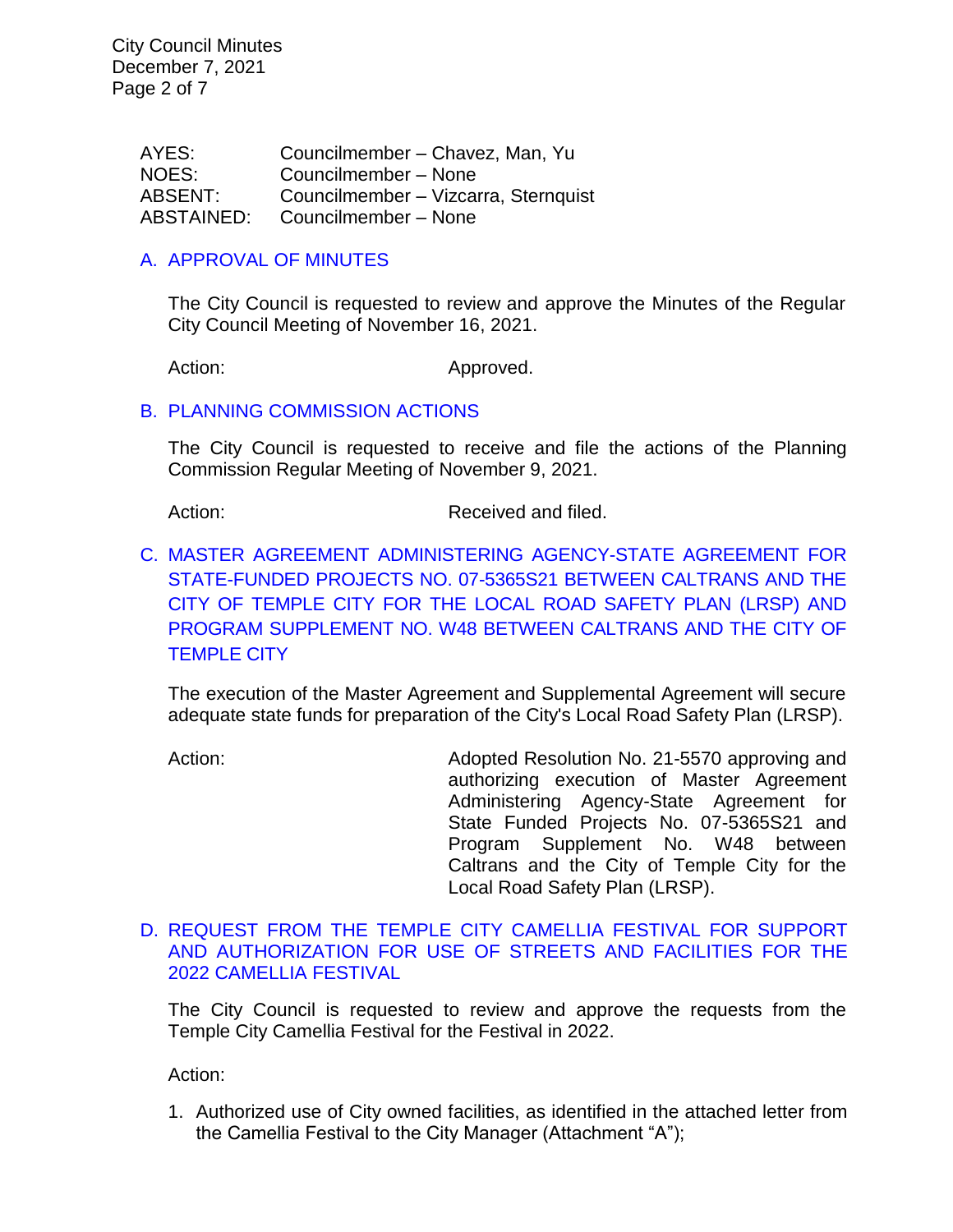City Council Minutes December 7, 2021 Page 3 of 7

- 2. Authorized use of streets and parking areas including temporary parking bans and street closures for the festival and parade as identified in the attached letter from the Camellia Festival to the City Manager;
- 3. Approved the permit for use of the Los Angeles County (County) Library parking lot for the 2022 Camellia Festival and authorize staff to execute (if available prior to the library construction project);
- 4. Authorized Bingo in Temple City Park, pursuant to Section 4-1F of the TCMC and waiver of the \$50 license fee;
- 5. Authorized sponsor banners in Temple City Park and Live Oak Park, pursuant to Section 3-5D-10 of the TCMC;
- 6. Authorized use of City's Social Media accounts to advertise Camellia Festival activities; and
- 7. Authorized Camellia Festival banners and flags in Temple City Park, pursuant to Section 3-5D-10 of the TCMC.

### E. [VISA CARD REPORT](https://www.ci.temple-city.ca.us/DocumentCenter/View/17068/7E_Visa-Card-Staff-Report)

The City Council is requested to receive and file the Visa Card Report.

Action: Received and filed.

### F. [ADOPTION OF RESOLUTION NO. 21-5571](https://www.ci.temple-city.ca.us/DocumentCenter/View/17063/7E_CC-Warrant_Reso-No-21-5571-120721---Warrants--Demands-FY-2021-2022) APPROVING PAYMENT OF BILLS [FOR FISCAL YEAR 2021-22](https://www.ci.temple-city.ca.us/DocumentCenter/View/17063/7E_CC-Warrant_Reso-No-21-5571-120721---Warrants--Demands-FY-2021-2022)

The City Council is requested to adopt Resolution No. 21-5571 authorizing the payment of bills.

Action: **Adopted Resolution No. 21-5571** 

### **8. PUBLIC HEARING**

### A. [ADOPTION OF URGENCY ORDINANCE NO. 21-1058 U ANDINTRODUCTION](https://www.ci.temple-city.ca.us/DocumentCenter/View/17064/8A_SB9-Staff-report_w-attachments)  [AND FIRST READING OF ORDINANCE NO. 21-1059 IMPLEMENTING SB-9](https://www.ci.temple-city.ca.us/DocumentCenter/View/17064/8A_SB9-Staff-report_w-attachments)  [\(AKINS\) RELATING TO URBAN LOT SPLITS](https://www.ci.temple-city.ca.us/DocumentCenter/View/17064/8A_SB9-Staff-report_w-attachments)

SB-9 amended Section 66452.6 of, and added Sections 65852.21 and 66411.7 to, the California Government Code (Attachment "D") to allow for urban lot splits. The proposed Ordinance seeks to improve upon the State's efforts by addressing issues that the State did not previously consider or further strengthening the State's efforts.

Mayor Yu announced that he will open public hearing to receive public comments but the hearing will be continued to the December 21, 2021 Council Meeting.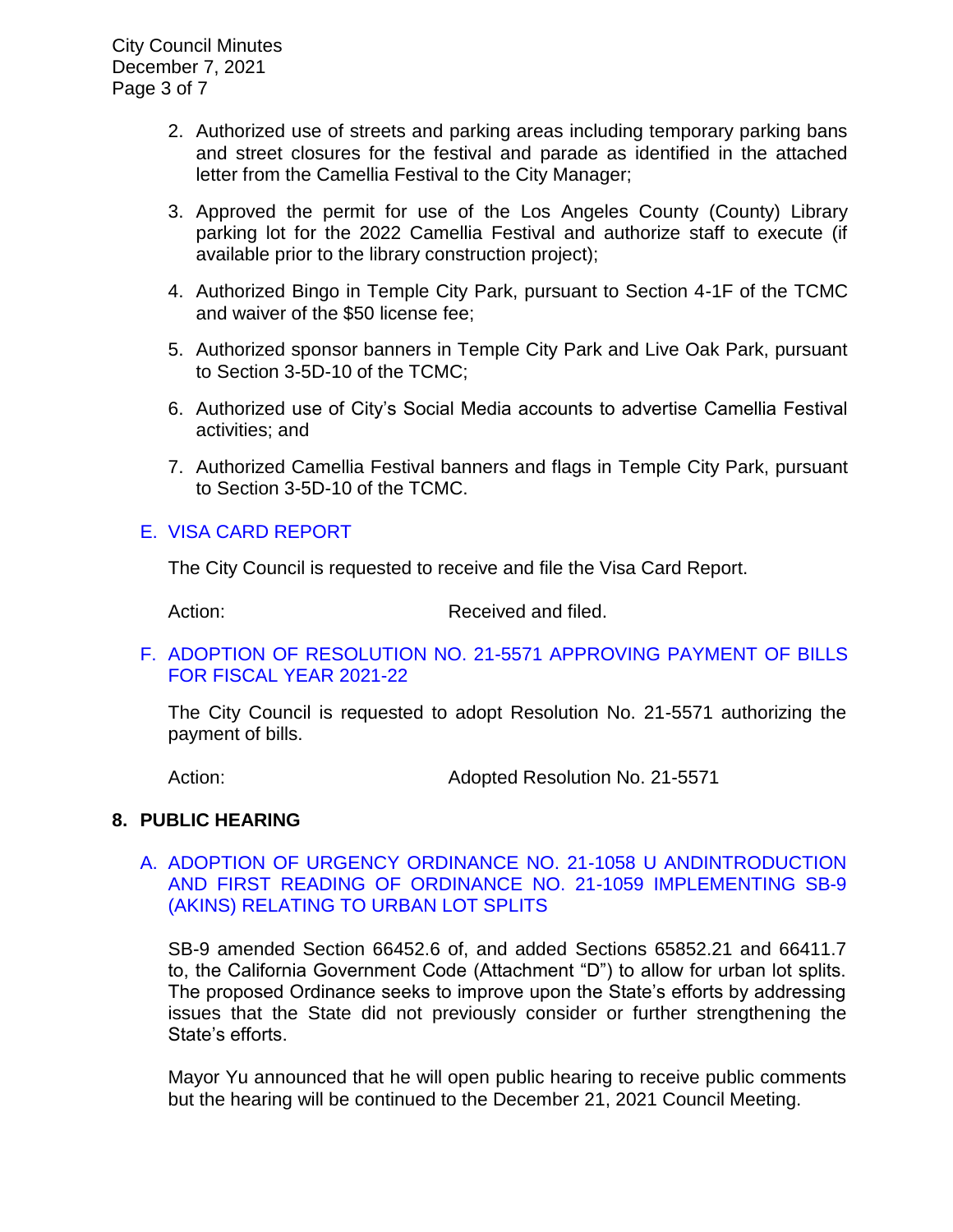City Council Minutes December 7, 2021 Page 4 of 7

> Mayor Yu opened public hearing to receive public comments. With no callers or email requests to speak, Mayor Yu closed public comment.

> Councilmember Man made a motion to continue the public hearing to December 21. Seconded by Councilmember Chavez and approved by the following votes:

| AYES:      | Councilmember - Chavez, Man, Yu      |
|------------|--------------------------------------|
| NOES:      | Councilmember - None                 |
| ABSENT:    | Councilmember - Vizcarra, Sternquist |
| ABSTAINED: | Councilmember - None                 |

#### **9. UNFINISHED BUSINESS**

# A. [DISCUSSION AND POSSIBLE ADOPTION OF RESOLUTION TO CONTINUE TO](https://www.ci.temple-city.ca.us/DocumentCenter/View/17065/9A_Remote-Meeting_Staff-Report_final-w-attachment)  [ALLOW CITY COUNCIL MEETINGS TO BE HELD REMOTELY, CONSISTENT](https://www.ci.temple-city.ca.us/DocumentCenter/View/17065/9A_Remote-Meeting_Staff-Report_final-w-attachment)  [WITH ASSEMBLY BILL 361](https://www.ci.temple-city.ca.us/DocumentCenter/View/17065/9A_Remote-Meeting_Staff-Report_final-w-attachment)

The City Council is requested to consider the safety and procedural issues involved in continuing to hold remote meetings pursuant to AB 361 and, if the facts so require, to adopt Resolution No. 21-5572 to authorize the Council and Commissions to meet virtually through January 14, 2022.

Mayor Yu announced that Unfinished Business 9.A. will be continued to a Special City Council meeting next week, date to be determined.

Councilmember Chavez made a motion to continue Unfinished Business 9.A. to a meeting with date to be determined. Seconded by Councilmember Man and approved by the following votes:

| AYES:      | Councilmember - Chavez, Man, Yu      |
|------------|--------------------------------------|
| NOES:      | Councilmember - None                 |
| ABSENT:    | Councilmember - Vizcarra, Sternquist |
| ABSTAINED: | Councilmember - None                 |

#### **10. NEW BUSINESS**

#### A. [NAMING OF PARK ON PRIMROSE AVE DISCUSSION](https://www.ci.temple-city.ca.us/DocumentCenter/View/17066/10A_Park-Naming_Staff-Report)

The park development at 5928 Primrose Avenue has been referenced as Primrose Park throughout the project, although it was not formally discussed or approved by City Council. The City Council is requested to provide staff with direction on naming of the park.

Mayor Yu announced that Unfinished Business 10.A. will be continued to a Special City Council meeting next week, date to be determined.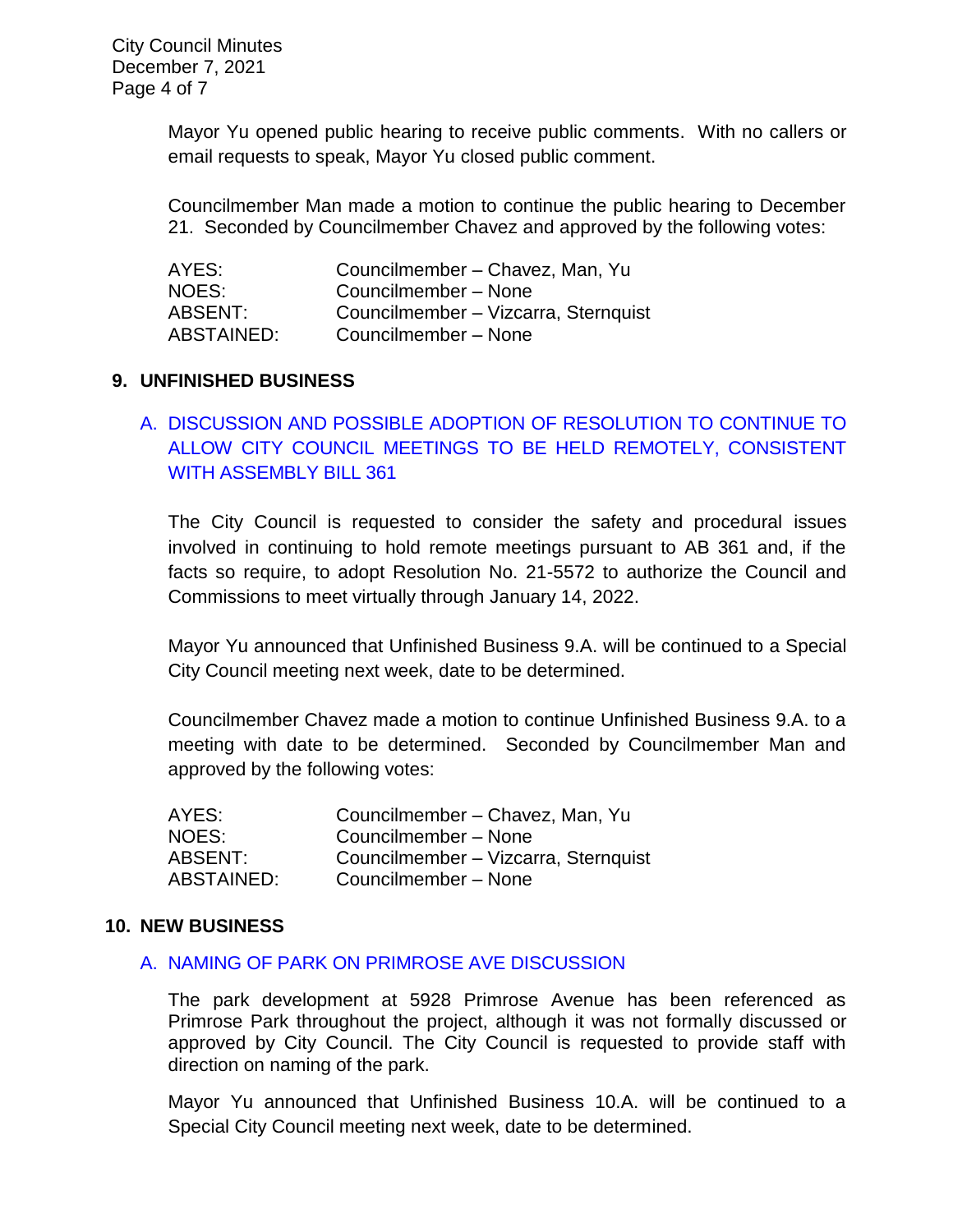Councilmember Chavez made a motion to continue Unfinished Business 10.A. to a meeting with date to be determined. Seconded by Councilmember Man and approved by the following votes:

| AYES:      | Councilmember - Chavez, Man, Yu      |
|------------|--------------------------------------|
| NOES:      | Councilmember - None                 |
| ABSENT:    | Councilmember - Vizcarra, Sternquist |
| ABSTAINED: | Councilmember - None                 |

- **11. UPDATE FROM CITY MANAGER** City Manager Cook shared that a letter was submitted to the Los Angeles County Redistricting Commission expressing city's desire to remain with the same supervisorial district. City Manager Cook invited Public Safety Supervisor to talk about the "Coffee with the Captain" event and Parks and Recreation Director Matsumoto to talk about the Vaccination Clinic at Live Oak Park this Friday from 8 a.m. to noon.
- **12. UPDATE FROM CITY ATTORNEY** None.
- **13. COUNCIL REPORTS REGARDING AD HOC OR STANDING COMMITTEE MEETINGS** 
	- A. SCHOOL DISTRICT/CITY STANDING COMMITTEE (Councilmember Man and Councilmember Chavez) – Formed 1/3/2012

Councilmember Chavez provided an update on the standing committee's meeting on November 29. The standing committee received an update from the school district on school programming and upcoming events.

B. LAS TUNAS DOWNTOWN REVITALIZATION STANDING COMMITTEE (Councilmember Chavez and Mayor Yu) – Formed 2/18/2014

No report.

C. FUTURE DEVELOPMENT OF CITY PROPERTIES STANDING COMMITTEE (Mayor Yu and Councilmember Man) – Formed 2/18/2014

No report.

D. AUDIT STANDING COMMITTEE (Councilmember Chavez and Mayor Yu) – Formed 7/15/2014

No report.

E. FACILITIES, PUBLIC WORKS, AND INFRASTRUCTURE STANDING **COMMITTEE** (Mayor Yu and Councilmember Man) – Formed 4/4/2017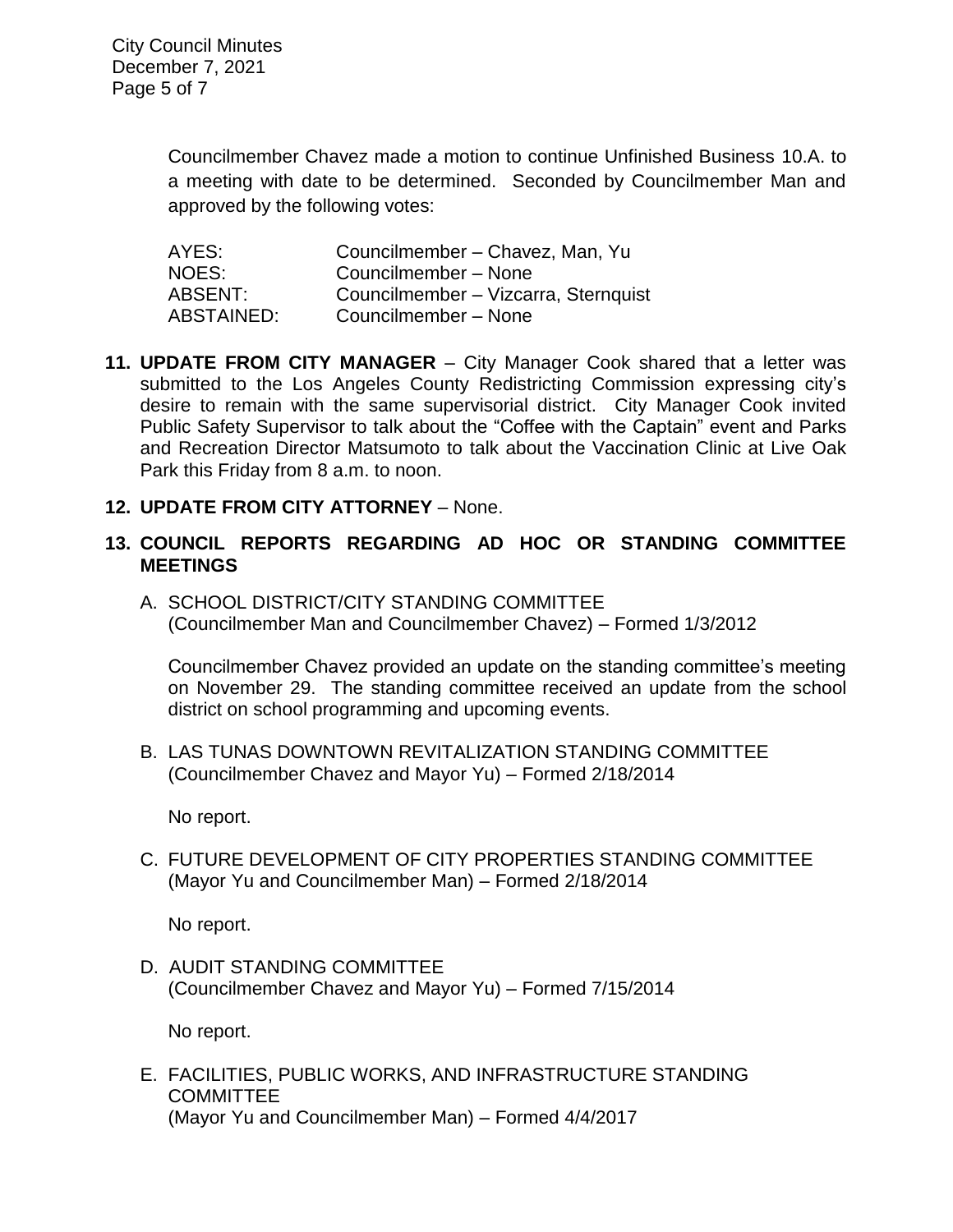City Council Minutes December 7, 2021 Page 6 of 7

No report.

F. PRIMROSE PARK ART ELEMENT AD HOC (Councilmember Vizcarra and Mayor Yu) – Formed 5/19/20

No report.

G. CITY BASED HOMELESS PLAN STANDING COMMITTEE (Councilmember Vizcarra and Mayor Pro Tem Sternquist) – Formed 3/16/21

No report.

## **14. COUNCIL ITEMS SEPARATE FROM THE CITY MANAGER'S REGULAR AGENDA**

- A. COUNCILMEMBER MAN remarked on the Camellia Festival's upcoming events, Lights on Temple City celebration, and shared that he hosted a tour of City Hall for Temple City High School ELD students.
- B. COUNCILMEMBER VIZCARRA absent.
- C. COUNCILMEMBER CHAVEZ remarked on the city's special events and thanked the School Board for inviting him, Councilmember Man and Mayor Yu to their meeting with WASC accreditation (The Western Association of Schools and Colleges). The school district received high praise from members of WASC committee and they were impressed with the cooperation and partnership between the School Board and City Council.
- D. MAYOR PRO TEM STERNQUIST absent.
- E. MAYOR YU remarked on the city special events.

## **15. ADDITIONAL PUBLIC COMMENTS ON ITEMS NOT LISTED ON THE AGENDA**

Mayor Yu opened public comment. With no callers or email requests to speak, Mayor Yu extended public comment for 1 minute to allow the public to dial in. Hearing no further request to speak, Mayor Yu closed public comment.

## **16. ADJOURNMENT**

The City Council Regular Meeting was adjourned in memory of former Arcadia Councilmember and Mayor Roger Chandler at 8:09 p.m.